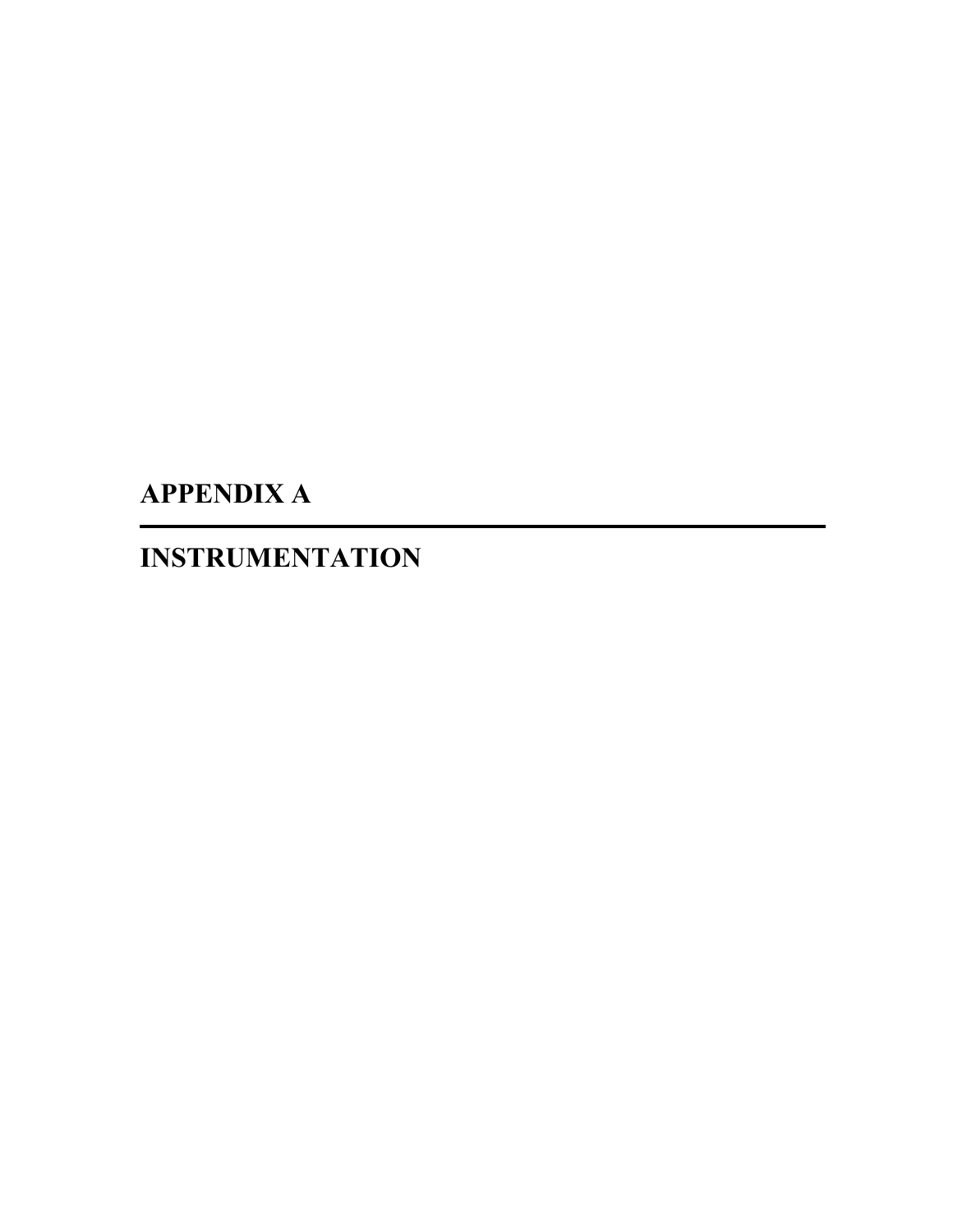

Dear Colleagues:

Thank you for assisting me with my doctoral dissertation by completing this questionnaire. The research I am conducting is aimed at examining the relationships between organizational trust, psychological sense of community, and the use of specified communication channels in the workplace. The results of this research are intended to provide insight into organizational life and workplace communication.

The completion of the questionnaire, which will require about 10 minutes of your time, is voluntary and confidentiality is guaranteed. There are two main sections of the questionnaire:

- The Informed Consent document. A requirement of Virginia Polytechnic and State University, the document details the purposes of the study and provides additional information about the research. The university requires that you provide your name or e-mail address as indication that you are voluntarily participating in the study. No individual or organization will be identified nor will responses be linked to individuals in the reporting of this data. All responses will be aggregated and reported as group information.
- The 61-item questionnaire. It contains 49 multiple-choice items and two open-ended items. The remaining items are demographic information that will be used to sort the data.

I appreciate your time and your willingness to participate in this study.

Kind regards,

Kellee M. Franklin 703.591.4948 kelleefranklin@cox.net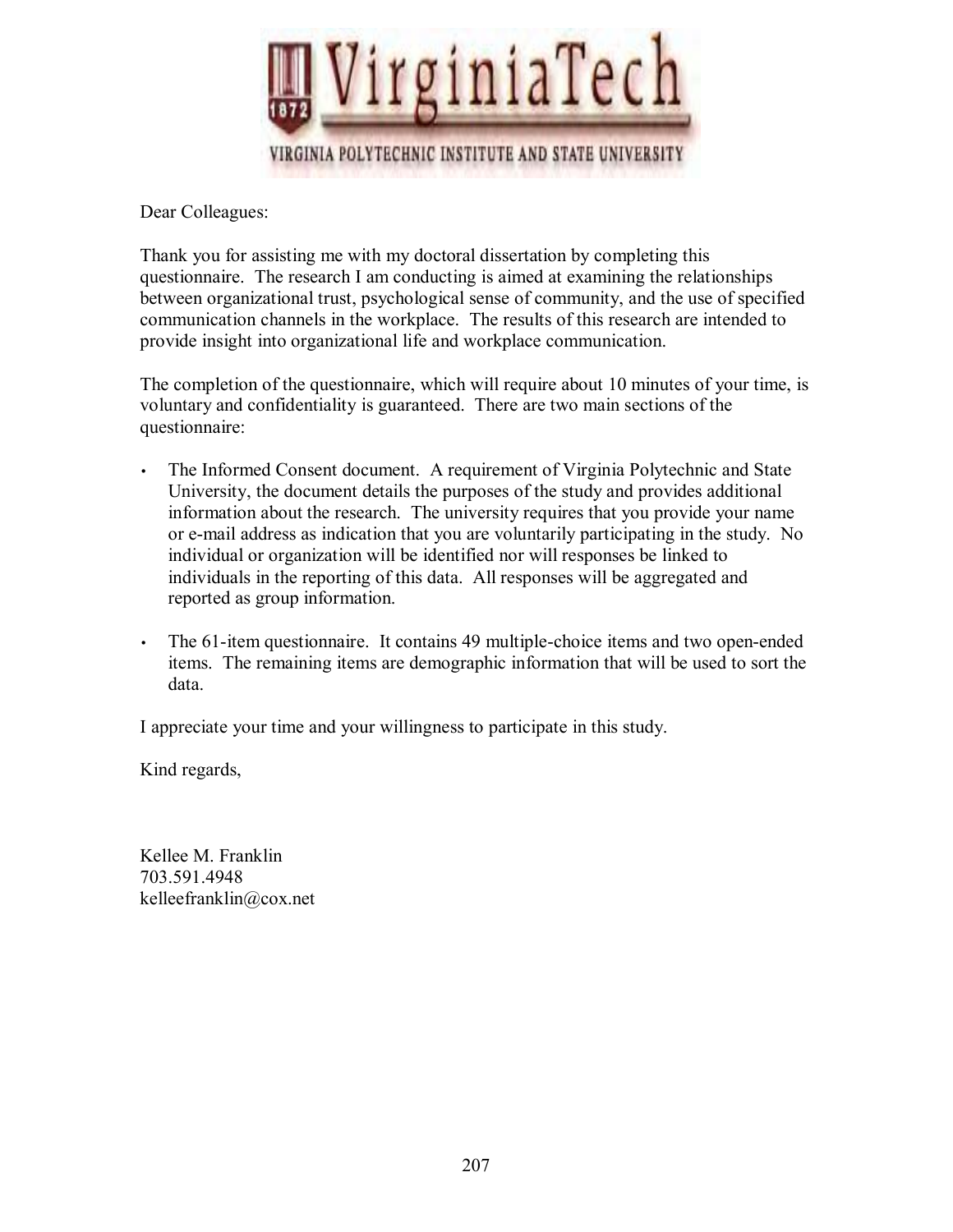## **Virginia Polytechnic Institute and State University Informed Consent for Participants of Investigative Projects**

|                              | Title of Project: Disconnected: Trust and Psychological Sense of Community in a<br>Networked Environment                                                                                                    |                                                                                                                                                                                                                                                                                                                                                                                                                     |  |  |  |  |
|------------------------------|-------------------------------------------------------------------------------------------------------------------------------------------------------------------------------------------------------------|---------------------------------------------------------------------------------------------------------------------------------------------------------------------------------------------------------------------------------------------------------------------------------------------------------------------------------------------------------------------------------------------------------------------|--|--|--|--|
| Investigator:                | Kellee Michelle Franklin                                                                                                                                                                                    |                                                                                                                                                                                                                                                                                                                                                                                                                     |  |  |  |  |
| I. Purpose:                  | The purpose of this study is to gain a deeper understanding of the<br>importance of human presence in communication and its relationship to<br>trust and psychological sense of community in the workplace. |                                                                                                                                                                                                                                                                                                                                                                                                                     |  |  |  |  |
|                              | complete.                                                                                                                                                                                                   | II. Procedures: The participant role in this study is to provide candid and honest<br>responses. The questionnaire will require approximately 10 minutes to                                                                                                                                                                                                                                                         |  |  |  |  |
| III. Risk:                   |                                                                                                                                                                                                             | There is no risk to the participant in providing responses. All responses<br>will be strictly confidential and used for the sole purpose of research.                                                                                                                                                                                                                                                               |  |  |  |  |
| IV. Benefits of the Project: |                                                                                                                                                                                                             | Participants will benefit from this study by expanding the<br>current data field in and knowledge of the topic areas<br>examined.                                                                                                                                                                                                                                                                                   |  |  |  |  |
| V. Extent of Anonymity:      |                                                                                                                                                                                                             | The responses of all participants will be held in strict<br>confidence. All responses will be entered into a computer<br>database with no personal identification attached. The<br>analysis of data will be accomplished only at the aggregate<br>level. All reports will be grouped data and no individual<br>responses will be analyzed or highlighted. Demographic<br>data is used solely for research purposes. |  |  |  |  |
| VI. Compensation:            |                                                                                                                                                                                                             | There will be no compensation for participation in this<br>study.                                                                                                                                                                                                                                                                                                                                                   |  |  |  |  |
|                              |                                                                                                                                                                                                             | VII. Freedom to Withdrawal: Participants may withdraw from this study at any point<br>without penalty. Participants may withhold answering any<br>questions without penalty. Participants may receive a copy<br>of the final report upon request.                                                                                                                                                                   |  |  |  |  |
|                              |                                                                                                                                                                                                             | VIII. Approval of Research: This research is under review [has been approved], as<br>required, by the Institutional Review Board for Research<br>Involving Human Subjects at Virginia Polytechnic Institute<br>and State University and the Department of Human<br>Development.                                                                                                                                     |  |  |  |  |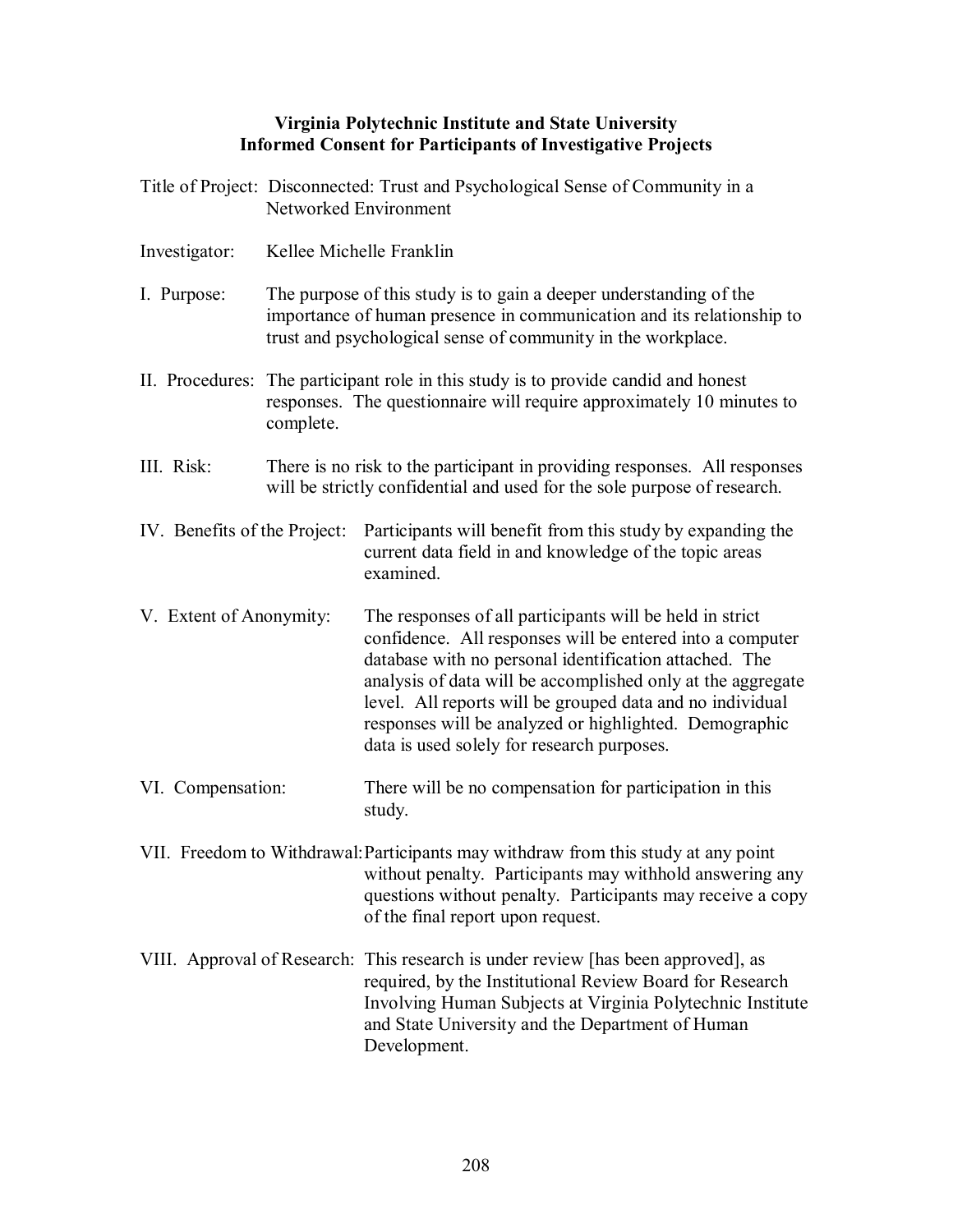| IX. Responsibility of Subject: | Respondents agree to voluntarily participate in this<br>study. The primary responsibility of participants is<br>to provide candid and honest responses.                                                                             |
|--------------------------------|-------------------------------------------------------------------------------------------------------------------------------------------------------------------------------------------------------------------------------------|
| X. Permission of Subject:      | I have read and understand the Informed Consent<br>and conditions of this project. If I choose to<br>participate, I understand that I may withdraw at any<br>point or refrain from answering specific questions<br>without penalty. |

I hereby acknowledge the above and give my voluntary consent for participation in the study.

 $\mathcal{L}_\text{max}$  , and the contribution of the contribution of the contribution of the contribution of the contribution of the contribution of the contribution of the contribution of the contribution of the contribution of t

Signature Date

Print Name

Please feel free to direct any questions or comments about this study to the following individuals.

 $\mathcal{L}_\text{max}$  and the contract of the contract of the contract of the contract of the contract of the contract of the contract of the contract of the contract of the contract of the contract of the contract of the contrac

| Investigator           |  |
|------------------------|--|
| <b>Faculty Advisor</b> |  |
| IRB, Research Division |  |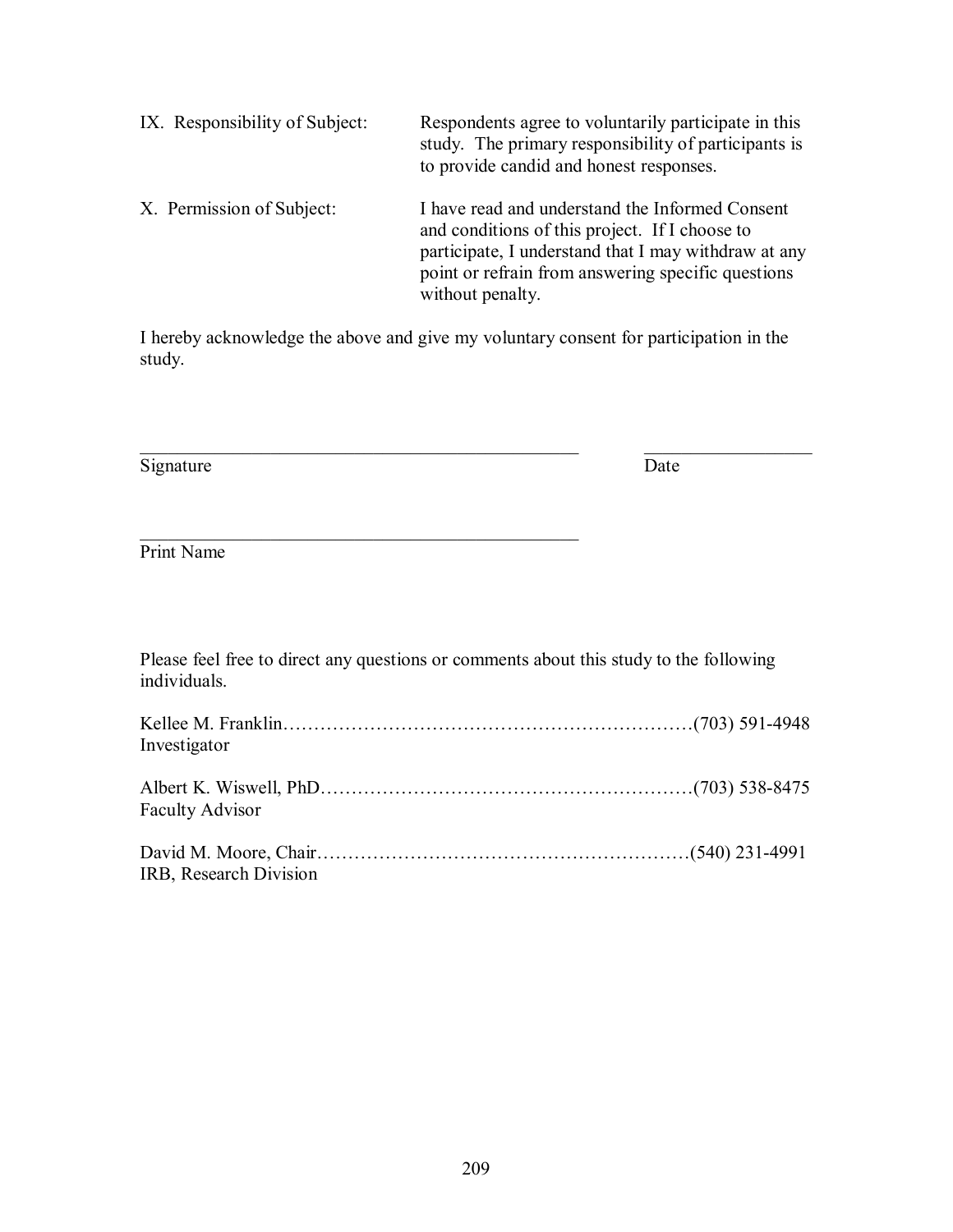I. Using the scale provided, please indicate the extent to which you agree and disagree with the following statements about the work environment of your organization.

| <b>WORK ENVIRONMENT</b>                                                                                                                                                                  | <b>Strongly</b><br><b>Disagree</b> | <b>Disagree</b> | Neutral/<br>Undecided | Agree                    | <b>Strongly</b><br>Agree |
|------------------------------------------------------------------------------------------------------------------------------------------------------------------------------------------|------------------------------------|-----------------|-----------------------|--------------------------|--------------------------|
| 1. I feel free to discuss work problems with my<br>immediate supervisor without fear of having it<br>used against me later.                                                              | 1                                  | $\overline{2}$  | 3                     | 4                        | 5                        |
| I have complete trust that my supervisor will treat<br>2.<br>me fairly.                                                                                                                  | 1                                  | $\overline{2}$  | 3                     | $\overline{4}$           | 5                        |
| If I make a mistake, my immediate supervisor is<br>3.<br>willing to "forgive and forget."                                                                                                | 1                                  | $\overline{2}$  | 3                     | 4                        | 5                        |
| My immediate supervisor is friendly and<br>4.<br>approachable.                                                                                                                           | $\mathbf{1}$                       | $\overline{c}$  | 3                     | $\overline{4}$           | 5                        |
| I can count on my immediate supervisor for help if<br>5.<br>I have difficulties with my job.                                                                                             | 1                                  | $\overline{2}$  | $\mathfrak{Z}$        | $\overline{4}$           | 5                        |
| Management has high regard for the well-being of<br>6.<br>people who work for this organization.                                                                                         | 1                                  | $\overline{2}$  | $\mathfrak{Z}$        | $\overline{4}$           | 5                        |
| 7.<br>In my organization, management can be trusted.                                                                                                                                     | 1                                  | 2               | 3                     | 4                        | 5                        |
| When management must make decisions that seem<br>8.<br>to be against the best interests of employees, I<br>believe that management's decisions are justified<br>by other considerations. | 1                                  | $\overline{2}$  | 3                     | 4                        | 5                        |
| Management often follows through with what they<br>9.<br>say they are going to do.                                                                                                       | 1                                  | $\mathfrak{2}$  | 3                     | 4                        | 5                        |
| 10. I believe there is a high degree of trust in my<br>organization.                                                                                                                     | 1                                  | $\overline{c}$  | 3                     | 4                        | 5                        |
| 11. I think this workplace is a good place for me to<br>work.                                                                                                                            | 1                                  | $\overline{c}$  | 3                     | 4                        | 5                        |
| 12. People in this workplace share the same values.                                                                                                                                      | 1                                  | $\overline{c}$  | 3                     | 4                        | 5                        |
| 13. My colleagues and I want the same thing from this<br>workplace.                                                                                                                      | 1                                  | $\overline{2}$  | 3                     | $\overline{4}$           | 5                        |
| 14. I can recognize most of the people in my<br>workplace.                                                                                                                               | 1                                  | $\overline{c}$  | 3                     | $\overline{4}$           | 5                        |
| 15. I feel at home in this workplace.                                                                                                                                                    | 1                                  | $\overline{c}$  | 3                     | $\overline{4}$           | 5                        |
| 16. Most of my colleagues know me.                                                                                                                                                       | 1                                  | $\overline{c}$  | 3                     | $\overline{4}$           | 5                        |
| 17. I care about what my workmates think of my<br>actions.                                                                                                                               | 1                                  | 2               | 3                     | $\overline{\mathcal{A}}$ | 5                        |
| 18. I have influence over what this workplace is like.                                                                                                                                   | $\mathbf{1}$                       | $\overline{c}$  | 3                     | 4                        | 5                        |
| 19. If there is a problem in this workplace, people who<br>work here can get it solved.                                                                                                  | $\mathbf{1}$                       | $\mathfrak{2}$  | 3                     | 4                        | 5                        |
| 20. It is very important to me to work in this<br>workplace.                                                                                                                             | $\mathbf{1}$                       | $\overline{c}$  | 3                     | 4                        | 5                        |
| 21. People in this workplace generally get along with<br>one another.                                                                                                                    | $\mathbf{1}$                       | $\overline{2}$  | 3                     | 4                        | 5                        |
| 22. I expect to work in this workplace for a long time.                                                                                                                                  | 1                                  | $\overline{c}$  | 3                     | 4                        | 5                        |
| 23. I believe there is a strong sense of community in<br>this organization.                                                                                                              | 1                                  | 2               | 3                     | 4                        | 5                        |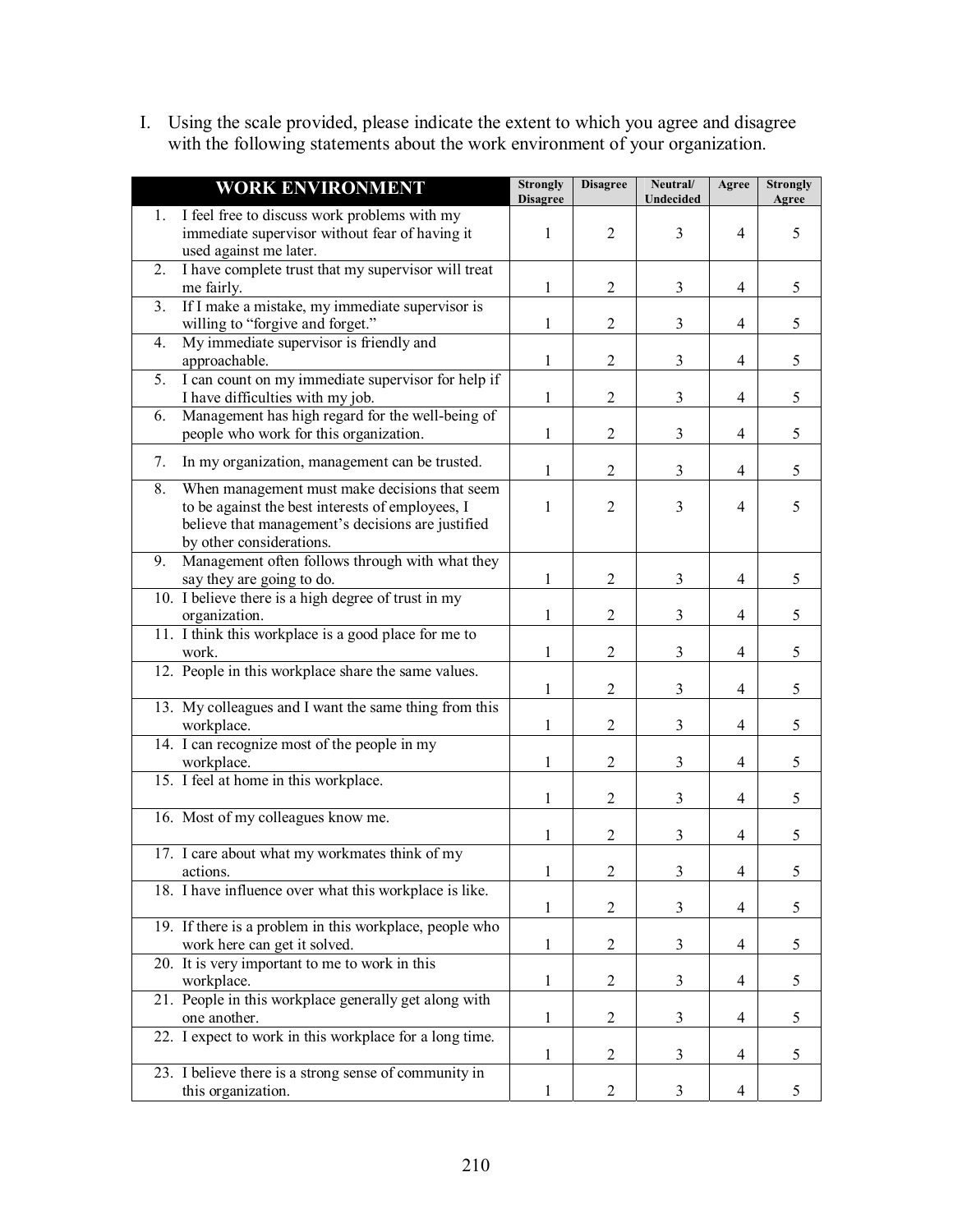II. Please select the appropriate response that best represents **your current work location**.

|     | <b>WORK LOCATION</b>                                                                                                                    | <b>Select</b><br>Appropriate<br><b>Box</b><br>(One Only) |
|-----|-----------------------------------------------------------------------------------------------------------------------------------------|----------------------------------------------------------|
| 24. | I work at my organization's headquarters five days a week                                                                               |                                                          |
|     | I work at my organization's headquarters four days a week, and work one day off-site at a<br>client location or other office building   |                                                          |
|     | I work at my organization's headquarters three days a week, and work two days off-site at a<br>client location or other office building |                                                          |
|     | I work at my organization's headquarters two days a week, and work three days off-site at a<br>client location or other office building |                                                          |
|     | I work at my organization's headquarters one day a week, and work four days off-site at a<br>client location or other office building   |                                                          |
|     | I primarily work off-site at a client location or other office building, returning to headquarters<br>only for meetings/training        |                                                          |

III. Using the scale presented below for questions 25-29, please select the appropriate response that best represents **your physical proximity to others in the workplace**.

| PHYSICAL PROXIMITY SCALE                                |                                            |                                                                                         |                                                                        |                                                                          |  |  |  |  |
|---------------------------------------------------------|--------------------------------------------|-----------------------------------------------------------------------------------------|------------------------------------------------------------------------|--------------------------------------------------------------------------|--|--|--|--|
| <b>Very Close</b>                                       | <b>Close</b><br><b>Some</b>                |                                                                                         | <b>Distant</b>                                                         | <b>Very Distant</b>                                                      |  |  |  |  |
|                                                         |                                            | <b>Close/Distant</b>                                                                    |                                                                        |                                                                          |  |  |  |  |
| I reside within<br>same office space<br>or office floor | I reside within<br>same office<br>building | I reside within<br>same office<br>building and reside<br>at another location<br>equally | I reside in another<br>office building<br>within the local<br>vicinity | I reside in another office.<br>building <i>outside</i> local<br>vicinity |  |  |  |  |

|     | PHYSICAL PROXIMITY TO OTHERS                                                                    | N/A      | <b>Very</b><br><b>Close</b> | <b>Close</b>                | <b>Some</b><br><b>Close/Distant</b> | <b>Distant</b> | <b>Very</b><br><b>Distant</b> |
|-----|-------------------------------------------------------------------------------------------------|----------|-----------------------------|-----------------------------|-------------------------------------|----------------|-------------------------------|
| 25. | My physical proximity to my<br>subordinates                                                     | 0        |                             |                             |                                     |                |                               |
| 26. | My physical proximity to colleagues on<br>my own team or operational team in my<br>organization | $\theta$ |                             | $\mathcal{D}_{\mathcal{A}}$ |                                     | 4              |                               |
| 27. | My physical proximity to individuals on<br>other operational teams in my<br>organization        | $\Omega$ |                             | 2                           | 3                                   | 4              |                               |
| 28. | My physical proximity to my<br>immediate supervisor                                             | $\theta$ |                             | っ                           | 3                                   | 4              |                               |
| 29. | My physical proximity to the<br>organization's top management                                   | 0        |                             | ↑                           |                                     | 4              |                               |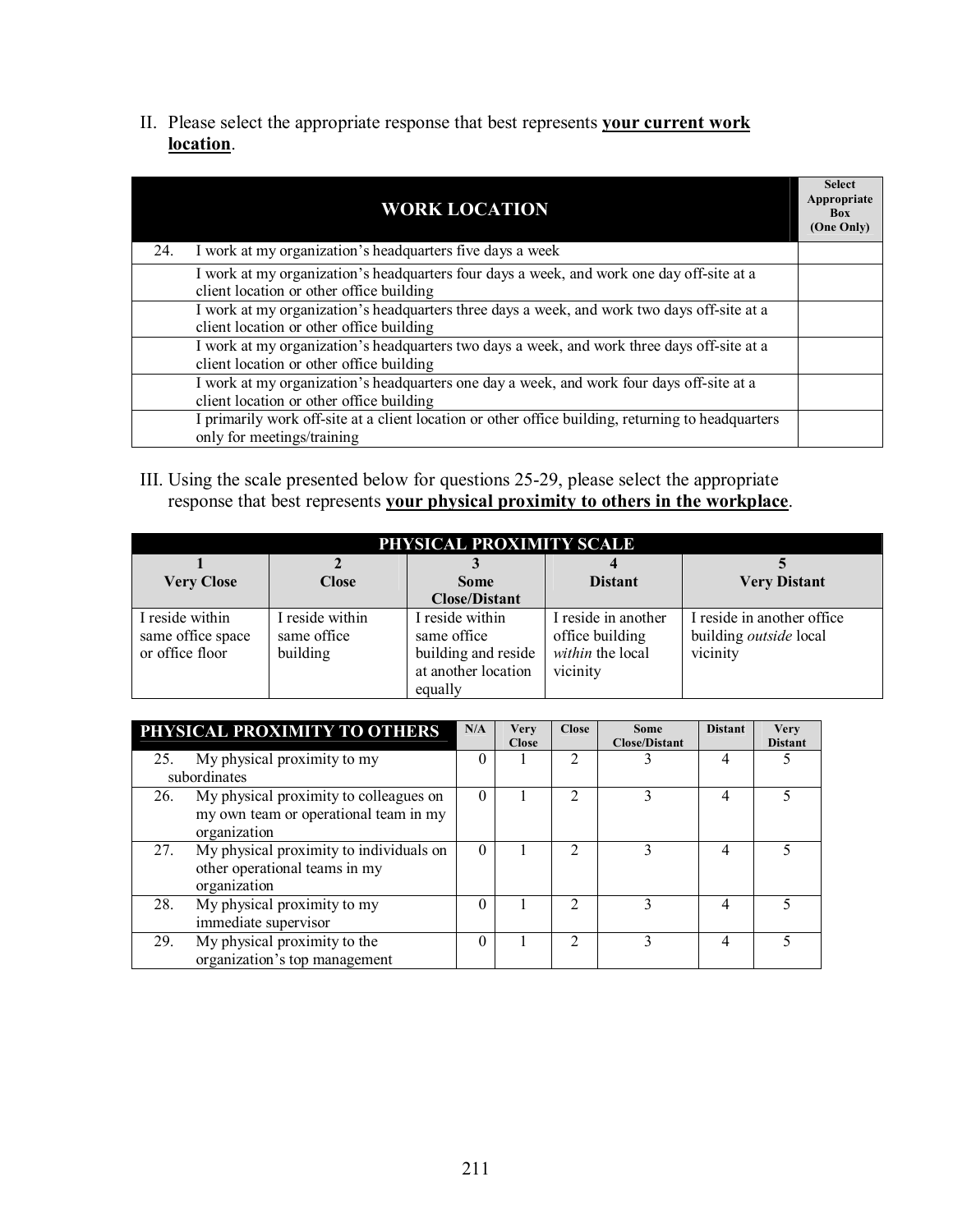IV. In typical day-to-day operations, how much communication do **you receive from others** and how much communication do **you send to others** in the workplace through the various channels?

| <b>RECEIVE FROM OTHERS</b> |                       |                |                         |                          | <b>SEND TO OTHERS</b> |                                                                     |                  |                       |                |                         |                |                      |
|----------------------------|-----------------------|----------------|-------------------------|--------------------------|-----------------------|---------------------------------------------------------------------|------------------|-----------------------|----------------|-------------------------|----------------|----------------------|
| N/A                        | <b>Very</b><br>Little | Little         | Some                    | Great                    | <b>Very</b><br>Great  |                                                                     | N/A              | <b>Very</b><br>Little | Little         | Some                    | Great          | <b>Very</b><br>Great |
|                            |                       |                |                         |                          |                       | <b>My subordinates</b>                                              |                  |                       |                |                         |                |                      |
| $\boldsymbol{0}$           | 1                     | $\overline{2}$ | $\mathfrak{Z}$          | $\overline{4}$           | 5                     | Face-to-Face                                                        | $\boldsymbol{0}$ | 1                     | 2              | $\mathfrak{Z}$          | 4              | 5                    |
| $\mathbf{0}$               | $\mathbf{1}$          | $\overline{2}$ | $\overline{3}$          | $\overline{4}$           | $\overline{5}$        | Paper                                                               | $\overline{0}$   | $\mathbf{1}$          | $\overline{2}$ | $\overline{3}$          | $\overline{4}$ | $\overline{5}$       |
|                            | (e.g., memo, fax,     |                |                         |                          |                       |                                                                     |                  |                       |                |                         |                |                      |
|                            |                       |                |                         |                          |                       | $etc.$ )                                                            |                  |                       |                |                         |                |                      |
| $\mathbf{0}$               | 1                     | 2              | 3                       | $\overline{4}$           | 5                     | Telephone                                                           | $\boldsymbol{0}$ | 1                     | $\overline{2}$ | 3                       | 4              | 5                    |
|                            |                       |                |                         |                          |                       | (including voice                                                    |                  |                       |                |                         |                |                      |
|                            |                       |                |                         |                          |                       | mail)                                                               |                  |                       |                |                         |                |                      |
| $\boldsymbol{0}$           | 1                     | $\overline{2}$ | 3                       | $\overline{4}$           | 5                     | E-mail                                                              | $\boldsymbol{0}$ | 1                     | $\overline{2}$ | 3                       | $\overline{4}$ | 5                    |
|                            |                       |                |                         |                          |                       | My colleagues on my own team or operational team in my organization |                  |                       |                |                         |                |                      |
| $\theta$                   | 1                     | 2              | 3                       | 4                        | 5                     | Face-to-Face                                                        | $\boldsymbol{0}$ |                       | 2              | 3                       | $\overline{4}$ | 5                    |
| $\theta$                   | 1                     | $\overline{2}$ | $\overline{3}$          | $\overline{4}$           | 5                     | Paper                                                               | $\mathbf{0}$     | 1                     | $\overline{2}$ | 3                       | $\overline{4}$ | $\overline{5}$       |
|                            |                       |                |                         |                          |                       | (e.g., memo, fax,                                                   |                  |                       |                |                         |                |                      |
|                            |                       |                |                         |                          |                       | etc.)                                                               |                  |                       |                |                         |                |                      |
| $\mathbf{0}$               | $\mathbf{1}$          | $\overline{2}$ | 3                       | $\overline{4}$           | 5                     | Telephone                                                           | $\mathbf{0}$     | $\mathbf{1}$          | $\overline{2}$ | $\overline{\mathbf{3}}$ | 4              | 5                    |
|                            |                       |                |                         |                          |                       | (including voice                                                    |                  |                       |                |                         |                |                      |
|                            |                       |                |                         |                          |                       | mail)                                                               |                  |                       |                |                         |                |                      |
| $\mathbf{0}$               | 1                     | $\overline{2}$ | $\overline{3}$          | $\overline{\mathcal{L}}$ | 5                     | E-mail                                                              | $\Omega$         |                       | $\mathfrak{D}$ | $\overline{3}$          | $\overline{4}$ | 5                    |
|                            |                       |                |                         |                          |                       | The individuals on other operational teams in my organization       |                  |                       |                |                         |                |                      |
| $\bf{0}$                   | 1                     | $\overline{2}$ | 3                       | 4                        | 5                     | Face-to-Face                                                        | $\theta$         | I.                    | 2              | 3                       | 4              | 5                    |
| $\mathbf{0}$               | $\mathbf{1}$          | $\overline{2}$ | $\overline{3}$          | $\overline{4}$           | $\overline{5}$        | Paper                                                               | $\overline{0}$   | $\mathbf{1}$          | $\overline{2}$ | $\overline{3}$          | $\overline{4}$ | $\overline{5}$       |
|                            |                       |                |                         |                          |                       | (e.g., memo, fax,                                                   |                  |                       |                |                         |                |                      |
|                            |                       |                |                         |                          |                       | $etc.$ )                                                            |                  |                       |                |                         |                |                      |
| $\boldsymbol{0}$           | $\mathbf{1}$          | $\overline{2}$ | $\overline{\mathbf{3}}$ | $\overline{4}$           | 5                     | Telephone                                                           | $\overline{0}$   | $\mathbf{1}$          | $\overline{2}$ | $\overline{\mathbf{3}}$ | $\overline{4}$ | 5                    |
|                            |                       |                |                         |                          |                       | (including voice                                                    |                  |                       |                |                         |                |                      |
|                            |                       |                |                         |                          |                       | mail)                                                               |                  |                       |                |                         |                |                      |
| $\boldsymbol{0}$           | $\mathbf{1}$          | $\overline{2}$ | $\overline{\mathbf{3}}$ | $\overline{4}$           | 5                     | E-mail                                                              | $\overline{0}$   | $\mathbf{1}$          | $\overline{2}$ | $\overline{\mathbf{3}}$ | $\overline{4}$ | 5                    |
|                            |                       |                |                         |                          |                       | My immediate supervisor                                             |                  |                       |                |                         |                |                      |
| $\boldsymbol{0}$           | 1                     | $\overline{2}$ | $\mathfrak{Z}$          | $\overline{4}$           | 5                     | Face-to-Face                                                        | $\boldsymbol{0}$ | 1                     | $\overline{2}$ | $\mathfrak{Z}$          | 4              | 5                    |
| $\mathbf{0}$               | $\mathbf{1}$          | $\overline{2}$ | $\overline{3}$          | $\overline{4}$           | $\overline{5}$        | Paper                                                               | $\overline{0}$   | $\mathbf{1}$          | $\overline{2}$ | $\overline{3}$          | $\overline{4}$ | $\overline{5}$       |
|                            |                       |                |                         |                          |                       | (e.g., memo, fax,                                                   |                  |                       |                |                         |                |                      |
|                            |                       |                |                         |                          |                       | $etc.$ )                                                            |                  |                       |                |                         |                |                      |
| $\bf{0}$                   | 1                     | 2              | 3                       | $\overline{4}$           | 5                     | Telephone                                                           | $\boldsymbol{0}$ | 1                     | $\overline{2}$ | 3                       | 4              | 5                    |
|                            |                       |                |                         |                          |                       | (including voice                                                    |                  |                       |                |                         |                |                      |
|                            |                       |                |                         |                          |                       | mail)                                                               |                  |                       |                |                         |                |                      |
| $\mathbf{0}$               | $\bf{l}$              | 2              | 3                       | 4                        | $\mathcal{L}$         | E-mail                                                              | 0                | $\mathbf{I}$          | 2              | 3                       | 4              | 5                    |
|                            |                       |                |                         |                          |                       | My organization's top management                                    |                  |                       |                |                         |                |                      |
| $\boldsymbol{0}$           | $\bf{l}$              | $\overline{c}$ | 3                       | $\overline{4}$           | 5                     | Face-to-Face                                                        | $\boldsymbol{0}$ | $\perp$               | 2              | 3                       | 4              | 5                    |
| $\boldsymbol{0}$           | 1                     | $\overline{2}$ | $\overline{3}$          | $\overline{4}$           | 5                     | Paper                                                               | $\overline{0}$   | 1                     | $\overline{2}$ | $\overline{\mathbf{3}}$ | $\overline{4}$ | $\overline{5}$       |
|                            |                       |                |                         |                          |                       | (e.g., memo, fax,                                                   |                  |                       |                |                         |                |                      |
|                            |                       |                |                         |                          |                       | $etc.$ )                                                            |                  |                       |                |                         |                |                      |
| $\boldsymbol{0}$           | $\mathbf{1}$          | $\overline{2}$ | $\overline{3}$          | $\overline{4}$           | 5                     | Telephone                                                           | $\mathbf{0}$     | $\mathbf{1}$          | $\overline{2}$ | $\overline{\mathbf{3}}$ | $\overline{4}$ | 5                    |
|                            |                       |                |                         |                          |                       | (including voice                                                    |                  |                       |                |                         |                |                      |
|                            |                       |                |                         |                          |                       | mail)                                                               |                  |                       |                |                         |                |                      |
| $\mathbf{0}$               | 1                     | $\overline{2}$ | $\overline{\mathbf{3}}$ | $\overline{4}$           | 5                     | E-mail                                                              | $\overline{0}$   | 1                     | $\overline{2}$ | $\overline{\mathbf{3}}$ | $\overline{4}$ | 5                    |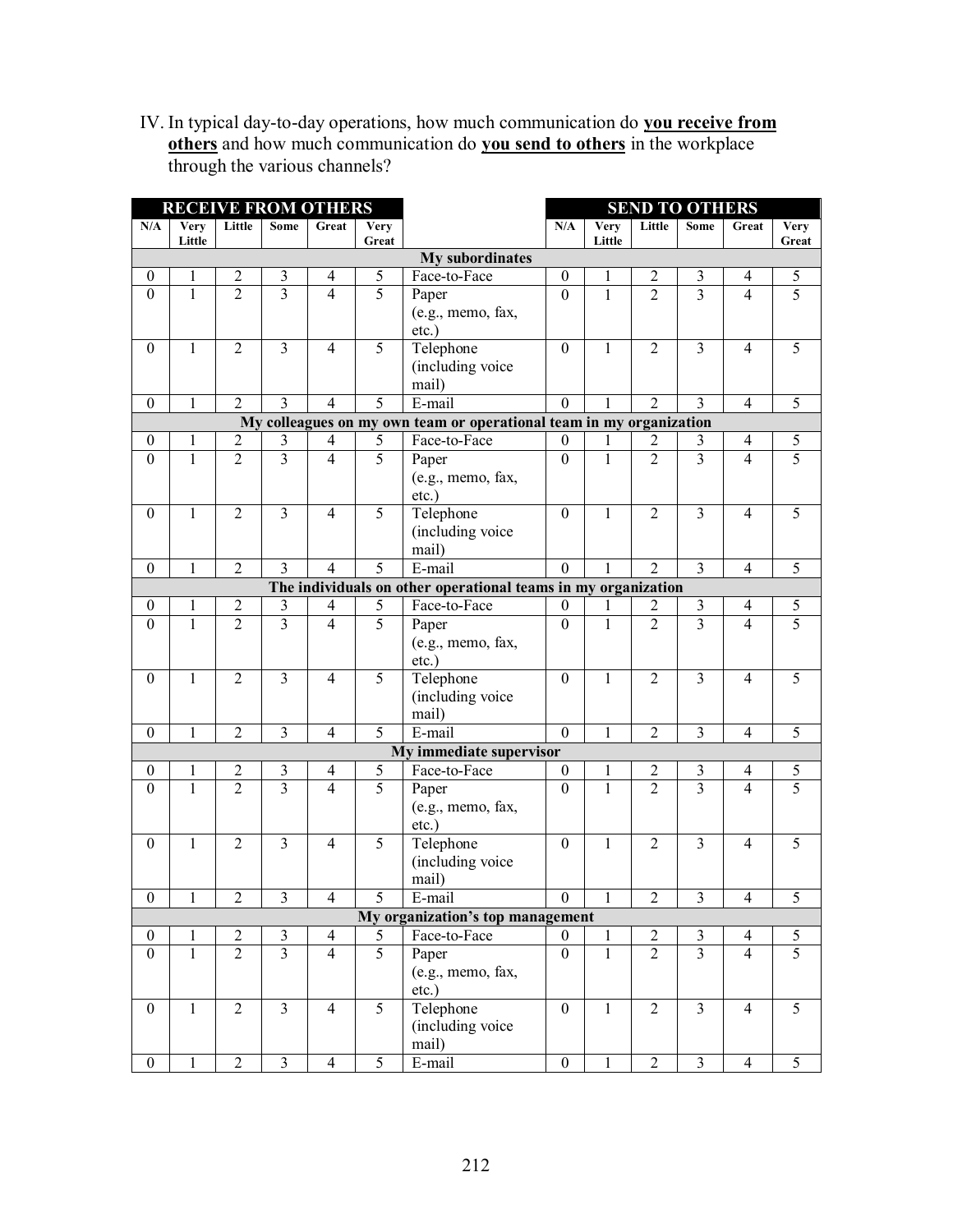- V. Please share your personal experiences with e-mail use in the workplace (Optional).
- (a) In your opinion, how does e-mail communication (absence of human presence in communication) change the way people communicate/interface with one another in the workplace?

(b) In your opinion, how does the use of e-mail communication influence feelings of trust and psychological sense of community in the workplace?